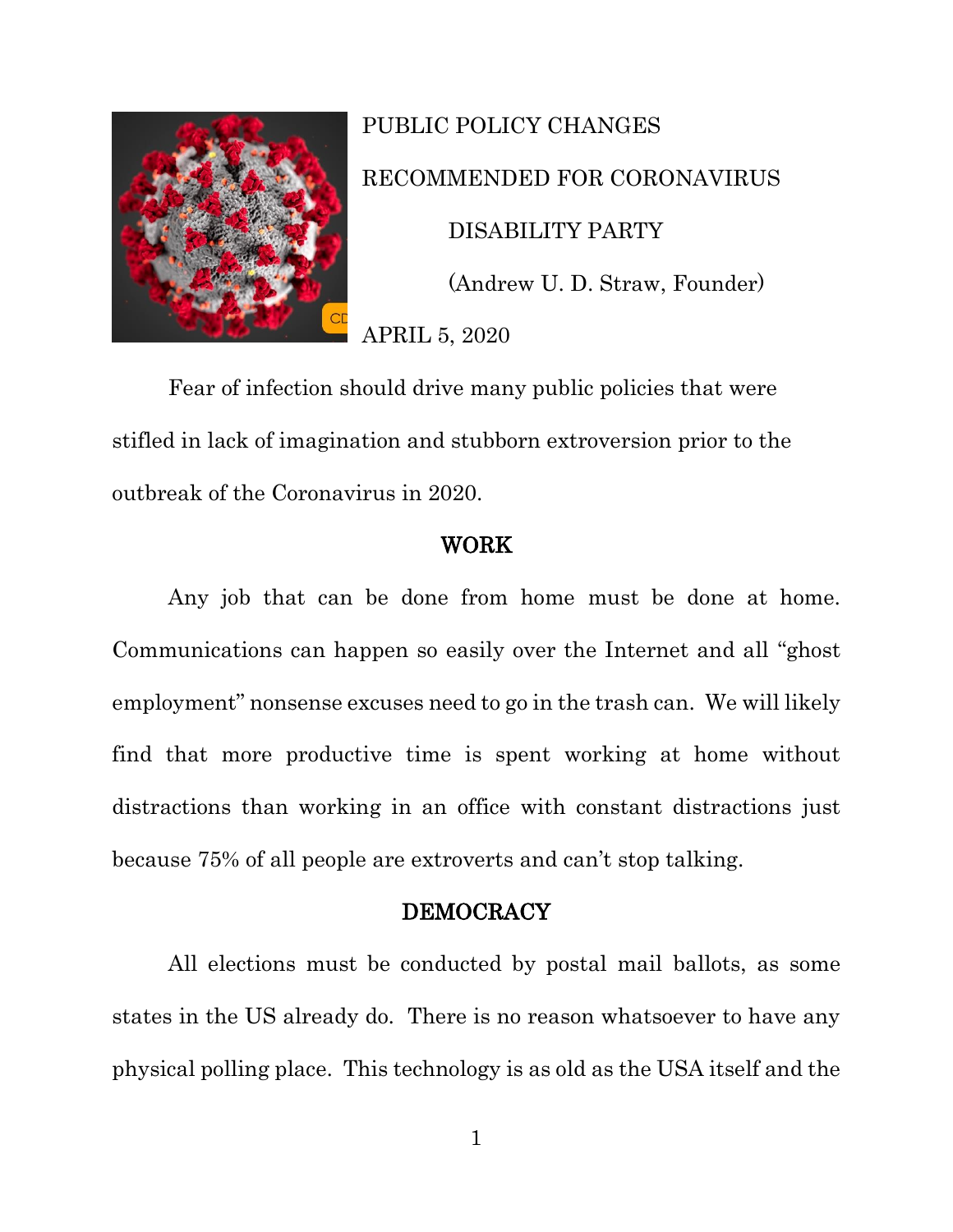only reason we don't have postal ballots universally in the USA is because some political parties do better with low turnout. This policy needs to happen before any other elections take place. Not one American should die because an old polling technology refuses to go.

Gathering signatures in person must go also. This is where the virus meets the election.

#### BENEFITS

Getting a Social Security or unemployment or any other benefit should be done online and not in any office anywhere. The technology has been available for decades but this change has not taken place because extroverts find it difficult to think without talking to someone face-to-face. Extroverts will have to adjust to everyone else's safety and get their fix of extroversion somewhere other than an office environment.

#### COURTS

All court filings by attorneys and *pro se* litigants must be allowed either by email or efiling. Not a single piece of physical paper must ever be submitted to a court again. All of the resistance to allowing efiling and e-signatures by non-attorneys must end immediately. It is more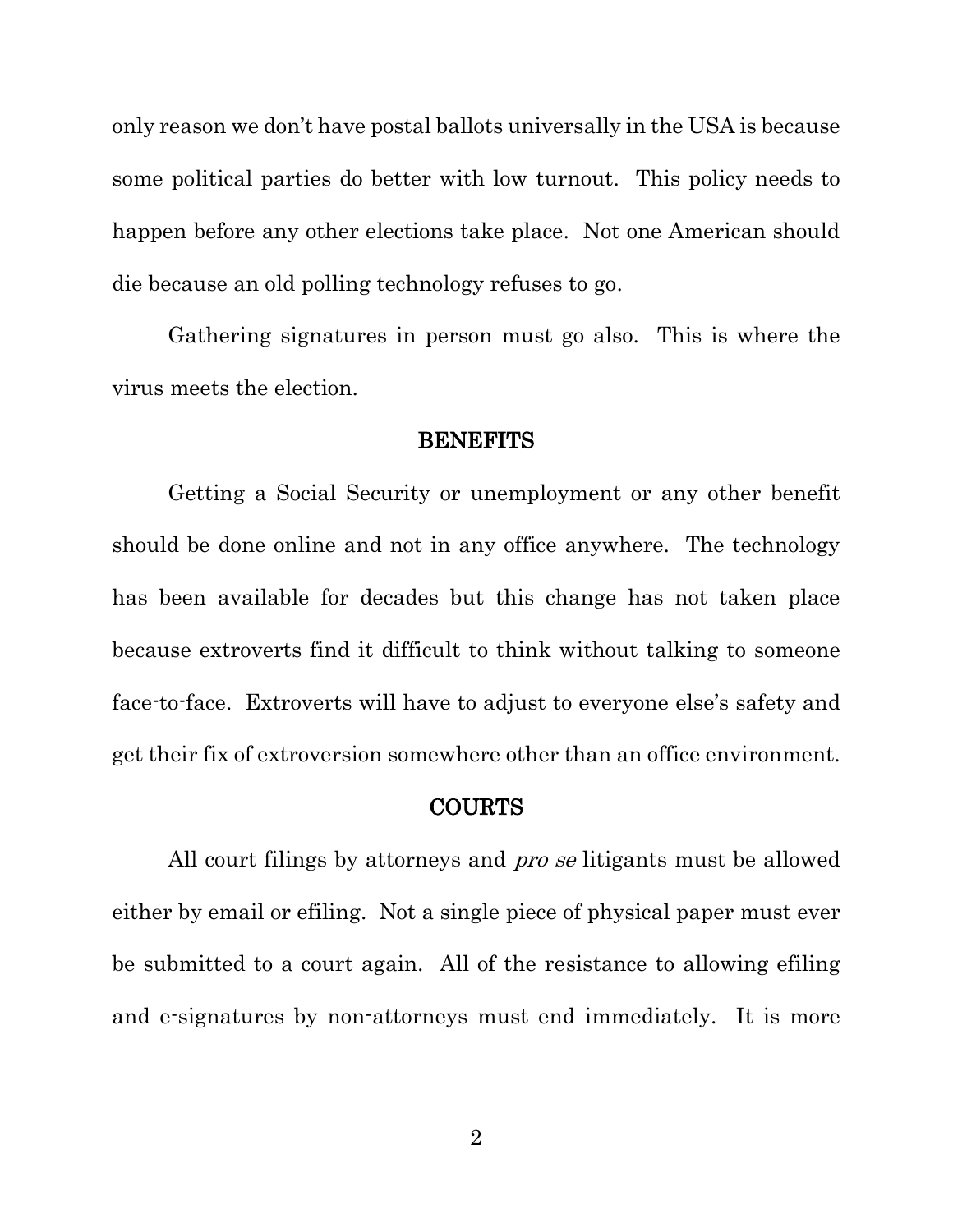important for people to be safe than to have a physical document for judges and court staff to touch.

The U.S. Supreme Court and all lower courts, state and federal, must hold their oral arguments online and no one must be forced to participate in person ever again. Teleconferencing software is ubiquitous and if the Court wants, it can pay for an iPhone app with biometrics to prove who is using it.

There must be a concerted effort to address courts that have proven their hostility to disability rights. Every U.S. Court of Appeals that demonstrates a hostility to disability rights, disabled lawyers, or uses frivolous as a means to accomplish those backwards attitudes must be attacked and reformed by Congress. A circuit that discriminates must be dismantled via legislation and its states placed in other circuits. A district that discriminates must be similarly dealt with by the democratically elected Congress. No court, state or federal, must be allowed to continue with discrimination and interference with the disability rights agenda.

3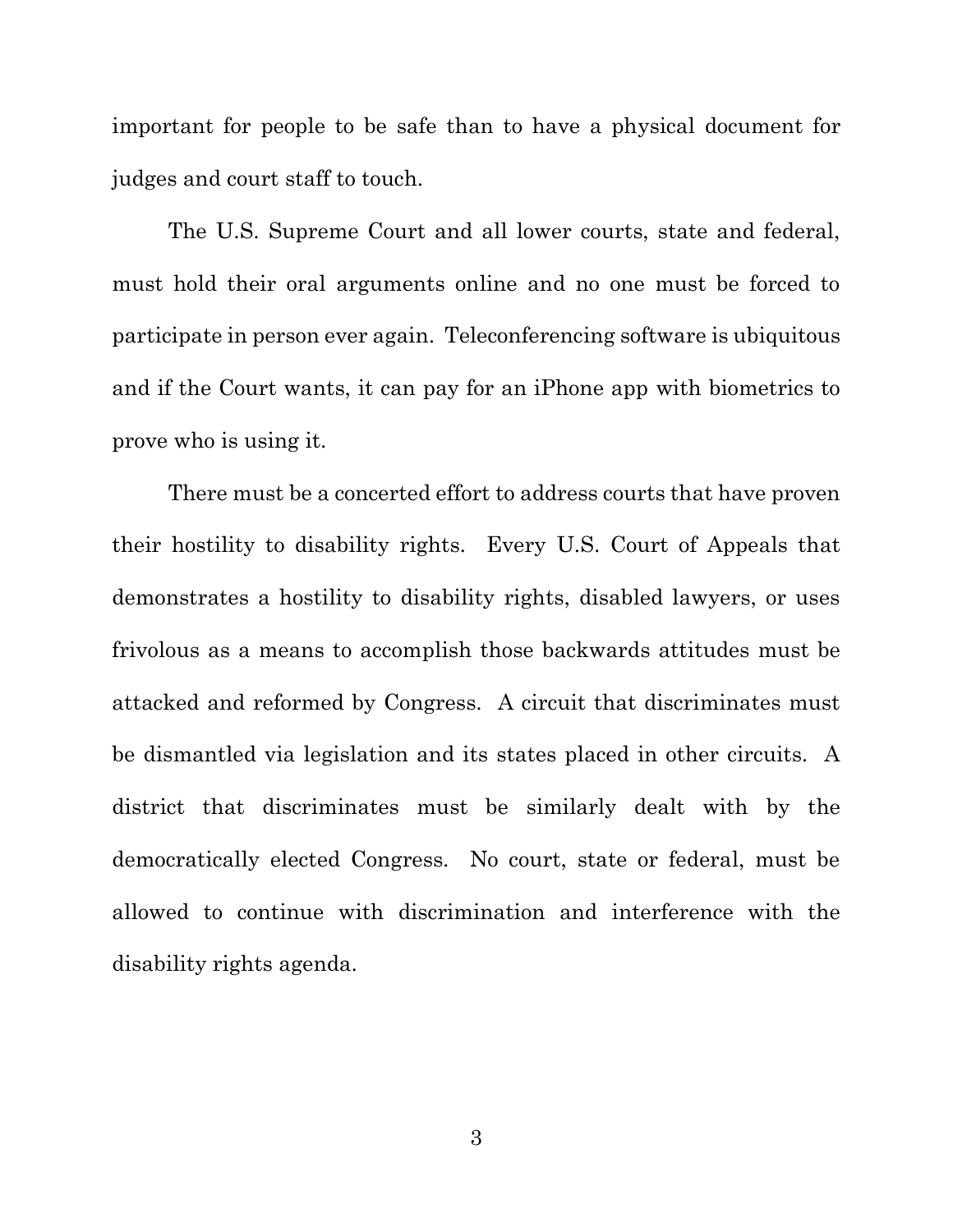#### ACCESSIBLE TECH

All public agencies, any branch of government, and all work places must create and use advanced technology that makes every aspect of every part of society accessible to disabled citizens. Anyone on a public benefit who is disabled should have access to the latest iPhone at no cost. The federal government should pay for this and any other tech needed for a disabled person to function at their own desired level.

# FOOD / HOUSING / MEDICAL INSURANCE / MINIMUM INCOME

Disability Party does not believe in letting disabled people suffer in poverty or without essential services. Every disabled person should have a SNAP food stamps debit card with at least \$300 per month in benefits. Another debit card with Visa or Mastercard coverage should be available to pay for the cost of a 1-bedroom apartment at the prevailing rate in the area. Medicare Parts A/B/D should be available to any disabled person without any wait. No disabled person should be forced to use Medicaid, which is for poor people. Helping disabled people is not welfare. It is protecting human rights. Finally, every disabled person suffers and does not need poverty to inflict even more suffering. The federal government should provide a minimum monthly income payment of \$2,000 per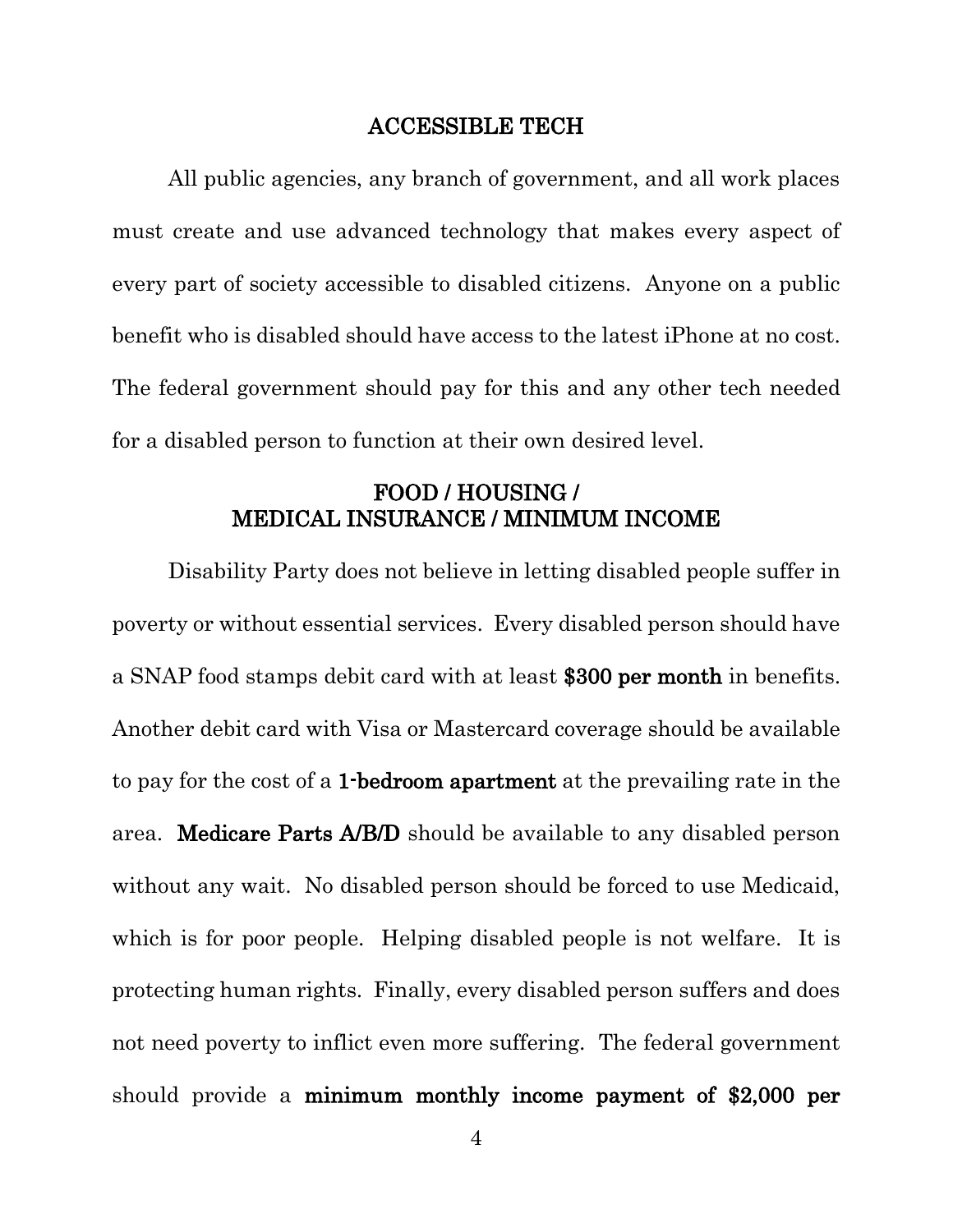disabled person. If someone has an income such as a military pension or VA benefit, this monthly income will boost that income up to \$2,000 per month. The goal is to make sure everyone with a disability reaches that level.

## DISCRIMINATION / RETALIATION

A new and independent federal agency will accept ADA complaints and will investigate and prosecute all ADA violations. The ADA will be expanded to cover federal agencies and any person who discriminates. All immunities will be removed. Further, this agency will prosecute a new criminal law against disability discrimination under Title 18. There will be NO ding letters saying this agency chooses not to act. Every complaint will get a bona fide and thorough investigation. Congress will pay for it. All civil and criminal violations will go through a new national court under Article I of the U.S. Constitution. Any ADA cases at a district or circuit court may be removed to this new national court on disability issues. People with disabilities have been injured every time there was a national emergency and this virus outbreak will be no different. We must dedicate ourselves to disability human rights.